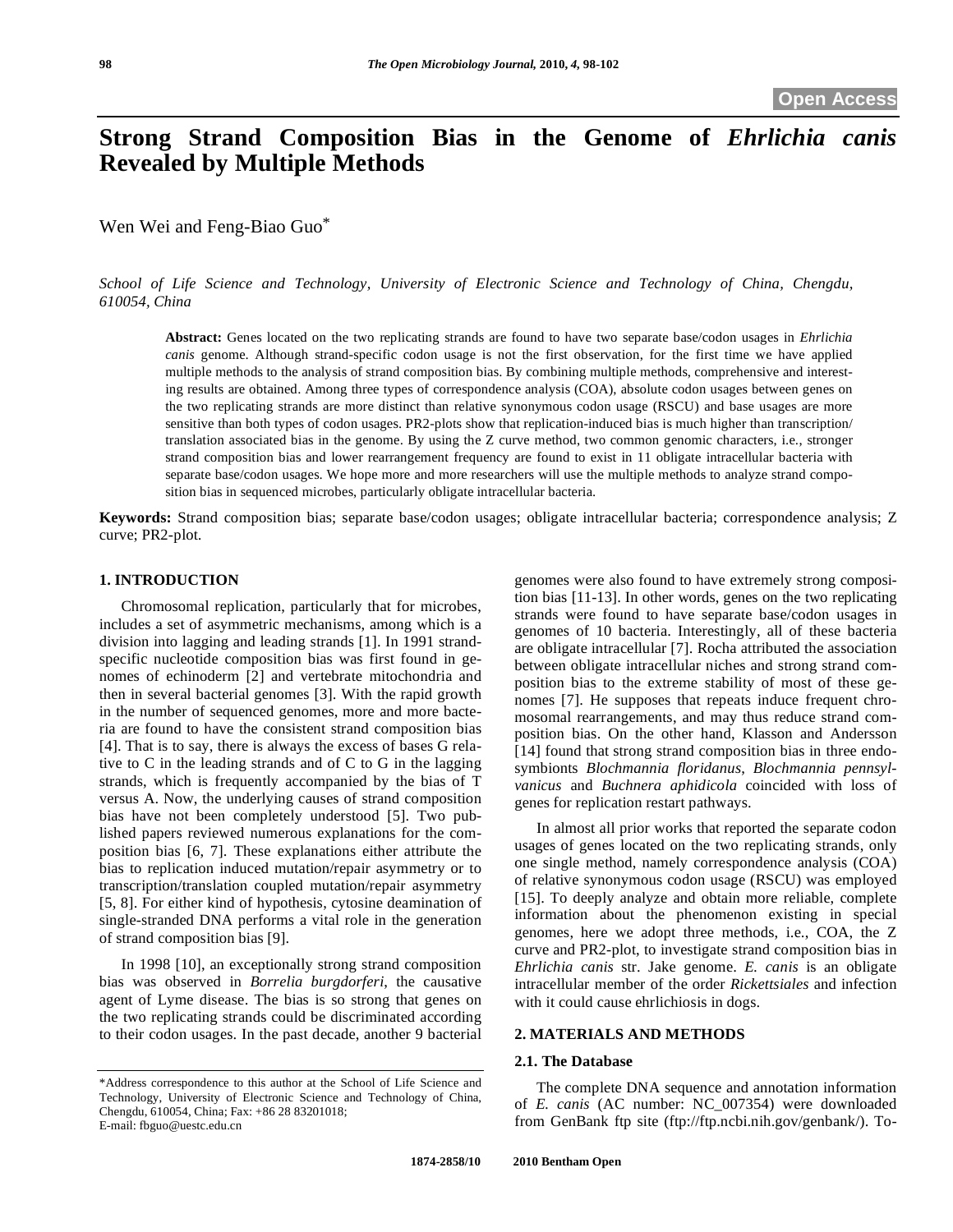tally, 925 protein-coding genes are listed in the annotation. Positions of replication origin and terminus the same with that provided by DoriC database http://tubic.tju.edu.cn/doric/. The origin is assigned to lie before gene Ecaj 0011, whereas the terminus between genes Ecaj\_0446 and Ecaj\_0447. Consequently, 532 genes are located on the leading strands and the other 393 on the lagging strands.

## **2.2. Z Curve and Nine Variable of Phase-Specific Z Curve**

 The Z curve is a 3-D space curve constituting the unique representation of a given DNA sequence in the sense that for the curve and sequence each can be uniquely reconstructed from the other [16]. Denoting the cumulative occurring numbers of the bases A, C, G and T in a DNA sequence read from the 5' to the 3'-end by  $A_n$ ,  $C_n$ ,  $G_n$  and  $T_n$ , respectively, we define the Z curve in the following. The Z curve consists of a series of nodes  $P_n$ , where  $n = 1, 2, ..., N$ , whose coordinates are denoted by  $X_n$ ,  $Y_n$  and  $Z_n$ . It is shown that [16]:

$$
X_n = (A_n + G_n) - (C_n + T_n)
$$
  
\n
$$
Y_n = (A_n + C_n) - (G_n + T_n)
$$
  
\n
$$
Z_n = (A_n + T_n) - (C_n + G_n)
$$
  
\n
$$
n = 0, 1, 2, ..., N, X_n, Y_n, Z_n \in [-N, N],
$$
\n(1)

where  $A_0 = C_0 = G_0 = T_0 = 0$  and hence  $x_0 = y_0 = z_0 = 0$ .  $P_0$ is the origin of coordinate system. The connection of the nodes  $P_0$ ,  $P_1$ ,  $P_2$ , ..., until  $P_N$  one by one sequentially by straight lines is called the Z curve for the DNA sequences inspected.

 As is known, a protein-coding gene has three codon positions. For a gene, we could make three Z curves for all codon positions and each of them has three components. Therefore, a gene could be represented by nine components. Each component curve could be fitted as a straight line by using least squares technique. To mathematically describe the gene, we use the slopes of their fitting lines to denote nine component curves. For simplicity, we often use mean frequencies of bases to replace fitting slope. The so generated nine values, denoted by  $u_1$ -u<sub>9</sub>, are called as nine variables of phasespecific z curve. For details of this method, please refer [16]. In fact, the nine variables  $u_1-u_9$  represent base usage for a gene.

## **2.3. COA and PR2-Plot**

 COA is a classical technique to reduce the dimensionality of the dataset by transforming to a new set of variables (the principal components) to summarize the feature of the data [15]. The new set of variables is derived from the linear combination of the original variables. The first principal axis is chosen to maximize the standard deviation of the derived variable and the second principal axis is the direction to maximize the standard deviation among directions uncorrelated with the first, and so forth. For details about this method, refer to Dillon and Goldstein [17]. The results of a COA are viewed graphically, usually by plotting the coordinates of all genes along the first eigenvectors [15]. Here, COA is adopted to show the different base and codon usage of genes located on the leading and lagging strands. COA is computed on the variables  $u_1-u_9$ , 59 codon counts and 59 RSCU values, respectively.

 According to the parity rule 2, the average nucleotide composition is theoretically expected to be  $A = T$  and  $G = C$ within each strand when there are no strand-specific biases in the substitution rates between the two strands of DNA. Deviations from these equalities are therefore evidences for an asymmetry in mutation and/or selection between the two strands. PR2-plot, proposed by Lobry and Sueoka [4], donates  $G/(G+C)$  against  $A/(A+T)$  at the 3<sup>rd</sup> codon position in genes and it could reflect the deviations. Here, we adopt PR2-plot method to show nucleotide composition bias of gene in *E*. *canis* genome.

### **3. RESULTS AND DISCUSSION**

## **3.1. Separate Base/Codon Usage Revealed by Three Types of COA**

 For each of the 925 genes in *E. canis* genome, we calculate 59 codon counts (excluding three stop codons and codons encoding for Met and Trp), 59 RSCU values and  $u_1$ u9. Each of these three types of variables for a gene corresponds to a point in 59-D, 59-D and 9-D space, respectively. In order to visualize the distribution of 925 mapping points in high dimensional space, project them to a 2-D plane spanned by the first and second principal axes by using the COA method. Figs. (**1a**), (**b**) and (**c**) show the position of the genes on the 2-D principal plane after COA on codon counts, RSCU values and  $u_1$ - $u_9$ , respectively. As can be seen from each of the figure, all the genes are divided into two quite distinct clusters with little overlap, which indicates that genes in the two clusters have different codon and base usages.

 On inspection, it is found that the two groups correspond to the genes that are transcribed either in the leading strands or in the lagging strands, respectively. This phenomenon, i.e., separate base/codon usages of the genes in the two replicating strands, is similar to that observed previously in genomes of *B*. *burgdorferi*, *Treponema pallidum*, *Chlamydia trachomatis*, *B*. *aphidicola*, *B*. *floridanus*, *Bartonella henselae*, *Bartonella quintana*, *Tropheryma whipplei*, *Chlamydia muridarum* and *Lawsonia intracellularis* [10-13]. All of the ten bacteria and here the *E. canis* are all obligate intracellular. They have extreme strand composition bias and thus their genes have two separate base/codon usages.

## **3.2. Two Common Genomic Characters Revealed by y Component of Z Curve**

 Eleven obligate intracellular bacteria have been found to have separate base/codon usages according to whether genes located on the leading or lagging strands. Investigating the common genomic characters of them may be interesting and important. In previous works [12], we have tried to do this by using Z curve method shown in Equation (1). In this work, only y component curve is needed.

 In Fig. (**2**), y component curves are shown for four representatives of 11 obligate intracellular bacteria. For convenient observation, the other 7 bacteria are not shown but they have similar y component curves. For comparison, y component curve of *E*. *coli* K12 chromosome is also shown. In *E*. *coli*, there also exists strand specific composition bias, whereas it is not strong enough to generate separate codon usages. From this figure, we could make the following two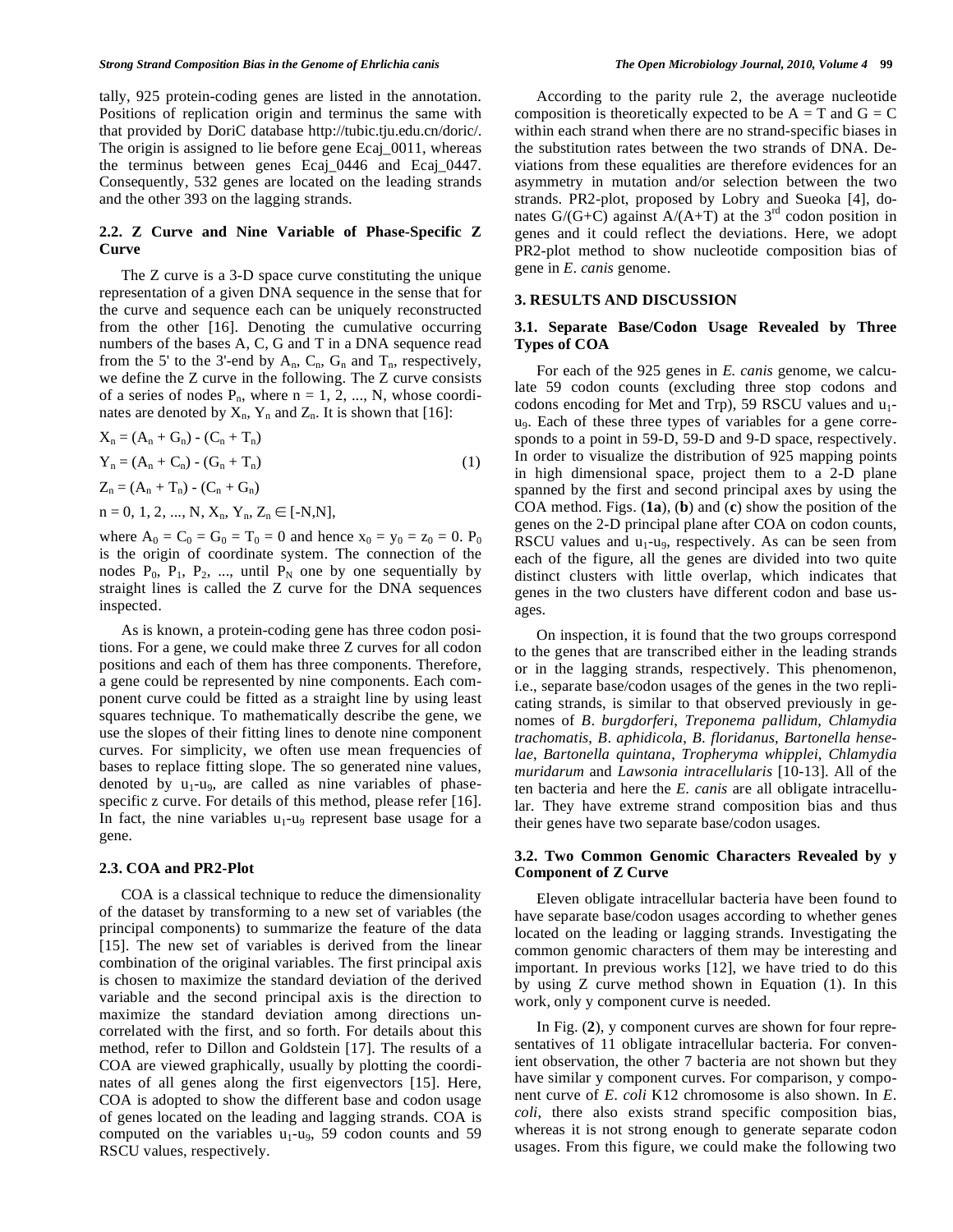

Fig. (1). The distribution of points based on the two most important axes by using the COA for 925 genes of the *E*. *canis* genome. Genes located on leading strands are denoted by open circles, whereas filled circles indicate lagging strand genes. (**a**) COA on codon counts; (**b**) COA on RSCU values; (**c**) COA on nine variables  $(u_1-u_9)$  of phase-specific Z curve.



**Fig. (2).** Y component curves for four representatives of 11 obligate intracellular bacteria and that for the free-living bacterium *E*.*coli* K12. To allow convenient observation and direct comparison, the first base of the chromosome is shifted to the origin of replication for each genome.

observations. Firstly, changing rates of y component curves for the four representative obligate intracellular bacteria are much higher than that of the free-living *E*. *coli*. According to equation (1), the y component curve represents the cumulative excess of G over C plus T over A. Therefore, comparison between y component curves of the two groups of bacteria suggests that 11 obligate intracellular bacteria have stronger strand composition bias. Secondly, all of the y component curves for four bacteria are much smoother than that of *E. coli*. In y component curve for the latter, there are many prickles along the chromosome, whereas not so many for the former. As shown in Grigoriev [18], prickles in the chromosome diagrams usually denote sequence inversions or direct translocations to another half of a chromosome, or integration of foreign DNA into the chromosome. In other words, chromosome rearrangements usually are exhibited as little prickles in the y component curves. Therefore, we could make the conclusion that the 11 obligate intracellular chromosomes are highly stable and have very few rearrangements. As suggested by Rocha [7] and others, stronger strand composition bias and lower rearrangements frequency are just the most likely reasons for the appearance of separate base/codon usages in some obligate intracellular bacteria. Our results confirmed their speculations.

## **3.3. Using PR-2 Plots to Differentiate Replication and Transcription Associated Biases**

 As mentioned above, composition bias among genes is very strong in *E*. *canis* genome. These biases are induced by asymmetric replication mutation pressure or by asymmetric transcription/translation-associated mutation/selection pressure. To differentiate replication-induced bias and transcription/translation associated bias, PR2-plots for single gene and gene clusters are drawn in Figs. (**3a**) and (**b**), respectively. As can be seen from figure (a), the strand bias of G/C, which could be reflected by the values of the horizontal axis of the plot [4], is much stronger than that of T/A (reflected by the vertical axis). In figure (b),  $B<sub>I</sub>$  denotes the distance between the centers of two clusters of genes, whereas  $B_{II}$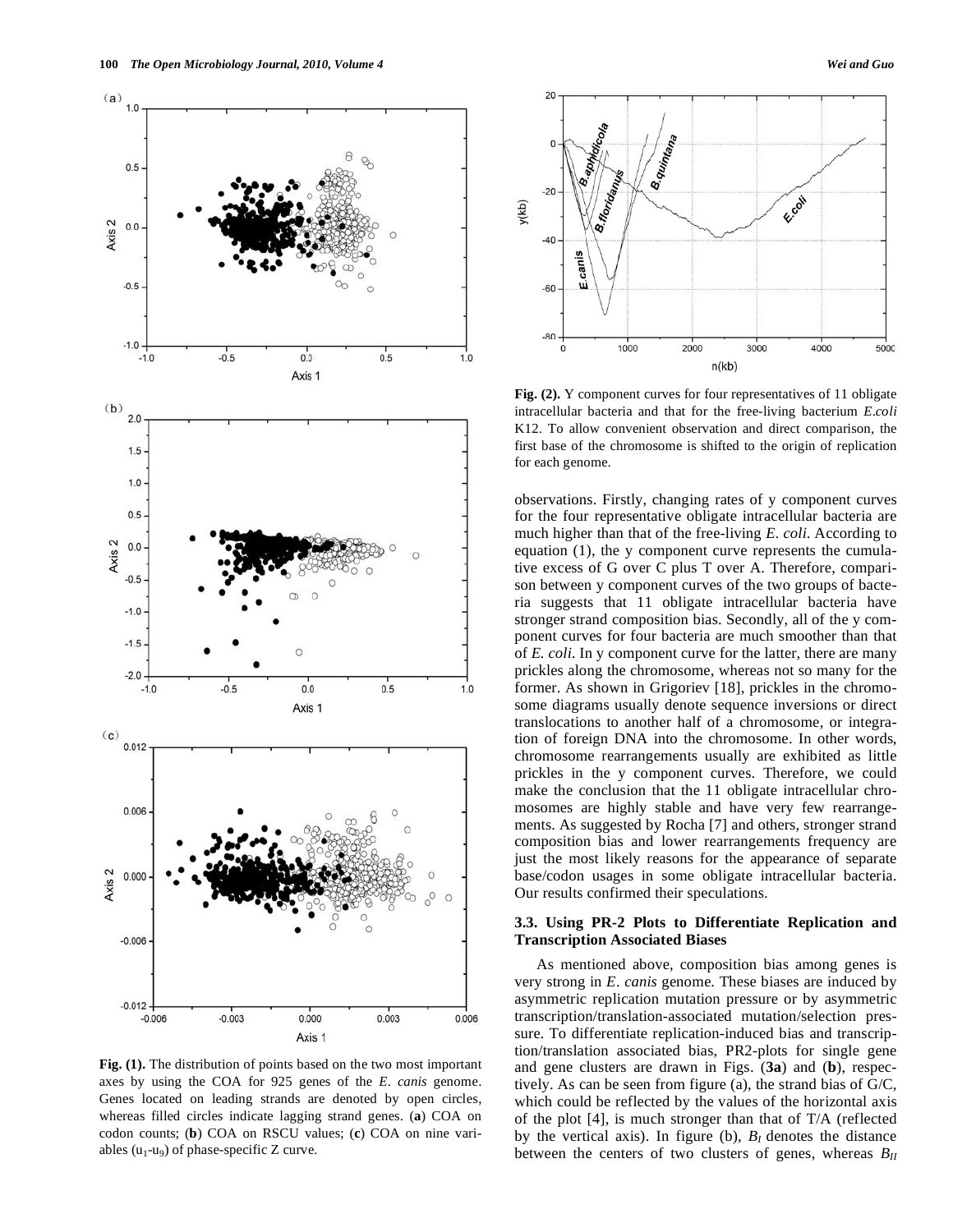

**Fig. (3).** PR2-plot for *E*.*canis* chromosome. Genes located on the leading strands are denoted as open circles, whereas filled circles indicate lagging strand genes. In figure (**a**), each gene is denoted by a circle and whereas in (**b**), each category of genes, as a whole, is denoted by a larger circle.

denotes the distance from the origin of coordinates system to the midpoint of two centers. In fact,  $B_I$  means the extent of replication-induced bias and  $B_{II}$  reflect that of transcription/translation-associated bias [4]. Values of  $B_I$ ,  $B_{II}$  are 0.438 and 0.013, respectively. Therefore, replication effect on composition bias of genes is much higher than that of transcription/translation effect in *E. canis* genome.

### **3.4. Why do We Combine Multiple Methods in This Work?**

 In this work, we have employed three methods to reveal the strong strand composition bias in *E. canis*. Merits and advantages of each method are described as follows.

 Plane plots after COA could intuitively visualize the difference of nucleotide composition between genes located on the two replicating strands. As long as strand composition bias is strong enough to affect base/codon usage, it will be exposed to COA plots. Three types of COA are employed in this work. Contents reflected by them are different. COA on  $u_1$ -u<sub>9</sub> reflects distribution pattern of base usages of genes. COA on codon reflects distribution of absolute codon numbers, whereas COA on RSCU reflects distribution of relative synonymous codon usage [15]. By using three types of COA plots in this work, we could make the conclusion that base usage, absolute codon usage, relative codon usage are all separated between genes on the two replicating strands in *E. canis* genome. Furthermore, division of two clusters of genes in Figure (a) is significantly clearer than that in Figure (b). In fact, COA on codon counts also has the advantage over RSCU when analyzing separate codon usages in *L. intracellularis* genome [13]. On the other hand, division of two clusters in Figure (c) is slightly clearer than that in Figure (a). This is consistent with previous observation that base usages are more sensitive than codon usages for discriminating genes on the two replicating strands in four bacterial genomes.

 We used y component curves of the Z curve method to investigate the common genomic characters among 11 obligate intracellular bacteria. After comparison with *E. coli* K12, they are found to have two common genomic characters, i.e. stronger strand composition bias and lower rearrangement frequency. Therefore, Z curve is a useful tool to analyze the global genomic characters of bacteria. By using it, important results may be obtained.

 PR2-plot [4], as a diagram tool, could not only differentiate replication-induced bias and transcription/translationassociated bias but also evaluate the relative strength between bias of G/C and that of T/A.

 In brief, each method has its merits. Complete, reliable and interesting results (or conclusions) may be obtained when combining the multiple methods to analyze strand composition bias in bacteria. The methods could be applied to other sequenced microbes, particularly obligate intracellular bacteria.

### **ACKNOWLEDGEMENTS**

 We are grateful to the anonymous reviewers for their valuable suggestions and comments, which have led to the improvement of this paper. The present study was supported by Doctoral Fund of Ministry of Education of China (grant 20070614011) and by Committee of Science and Technology of Sichuan Province (grant 2008JY0053).

#### **REFERENCES**

- [1] Rocha EP. The organization of the bacterial genome. Annu Rev Genet 2008; 42: 211-33.
- [2] Asakawa S, Kumazawa Y, Araki T, Himeno H, Miura K, Watanabe K. Strand-specific nucleotide composition bias in echinoderm and vertebrate mitochondrial genomes. J Mol Evol 1991; 32: 511- 20.
- [3] Lobry JR. Asymmetric substitution patterns in the two DNA strands of bacteria. Mol Biol Evol 1996; 13: 660-5.
- [4] Lobry JR, Sueoka N. Asymmetric directional mutation pressures in bacteria. Genome Biol 2002; 3: RESEARCH0058.